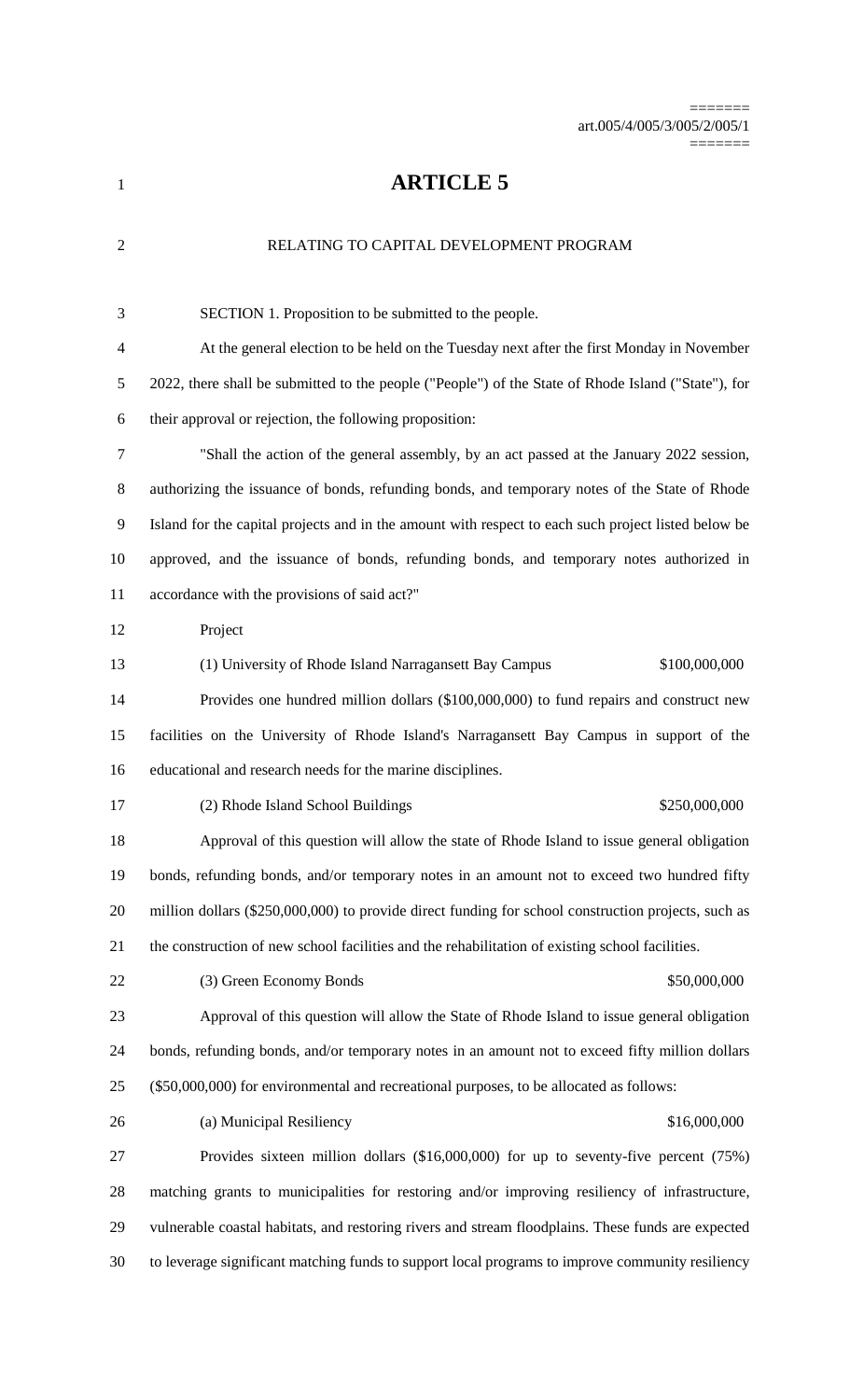and public safety in the face of increased flooding, major storm events, and environmental

degradation.

 (b) Small Business Energy Loan Program \$5,000,000 Provides five million dollars (\$5,000,000) for grants for small businesses to remove impediments to clean energy project implementation and would provide zero interest and below market rate loans for clean energy projects. (c) Narragansett Bay and Watershed Restoration \$3,000,000 Provides three million dollars (\$3,000,000) for activities to restore and protect the water quality and enhance the economic viability and environmental sustainability of Narragansett Bay and the state's watersheds. Eligible activities include nonpoint source pollution abatement, including stormwater management; nutrient loading abatement; commercial, industrial and agricultural pollution abatement; and riparian buffer and watershed ecosystem restoration. 13 (d) Forest Restoration  $$3,000,000$  Provides three million dollars (\$3,000,000) to maintain forest and wildlife habitat and infrastructure on state properties, including state management areas. (e) Brownfields Remediation and Economic Development \$4,000,000 Provides four million dollars (\$4,000,000) for up to eighty percent (80%) matching grants to public, private, and/or nonprofit entities for brownfield remediation projects. 19 (f) State Land Acquisition Program \$3,000,000 Provides three million dollars (\$3,000,000) for the State to acquire fee simple interest or conservation easements to open space, farmland, watershed, and recreation lands. 22 (g) Local Land Acquisition Matching Grant Program \$2,000,000 Provides two million dollars (\$2,000,000) for up to fifty percent (50%) matching grants to municipalities, local land trusts and nonprofit organizations to acquire fee-simple interest, development rights, or conservation easements on open space and urban parklands. (h) Local Recreation Development Matching Grant Program \$2,000,000 Provides two million dollars (\$2,000,000) for up to eighty percent (80%) matching grants to municipalities to acquire, develop, or rehabilitate local public recreational facilities in Rhode Island. (i) Roger Williams Park and Zoo \$12,000,000 Provides twelve million dollars (\$12,000,000) for Roger Williams Park and Zoo for the construction of a state-of-the-art-carbon-neutral education center. SECTION 2. Ballot labels and applicability of general election laws. The Secretary of State shall prepare and deliver to the State Board of Elections ballot labels

#### Art5 RELATING TO CAPITAL DEVELOPMENT PROGRAM (Page -2-)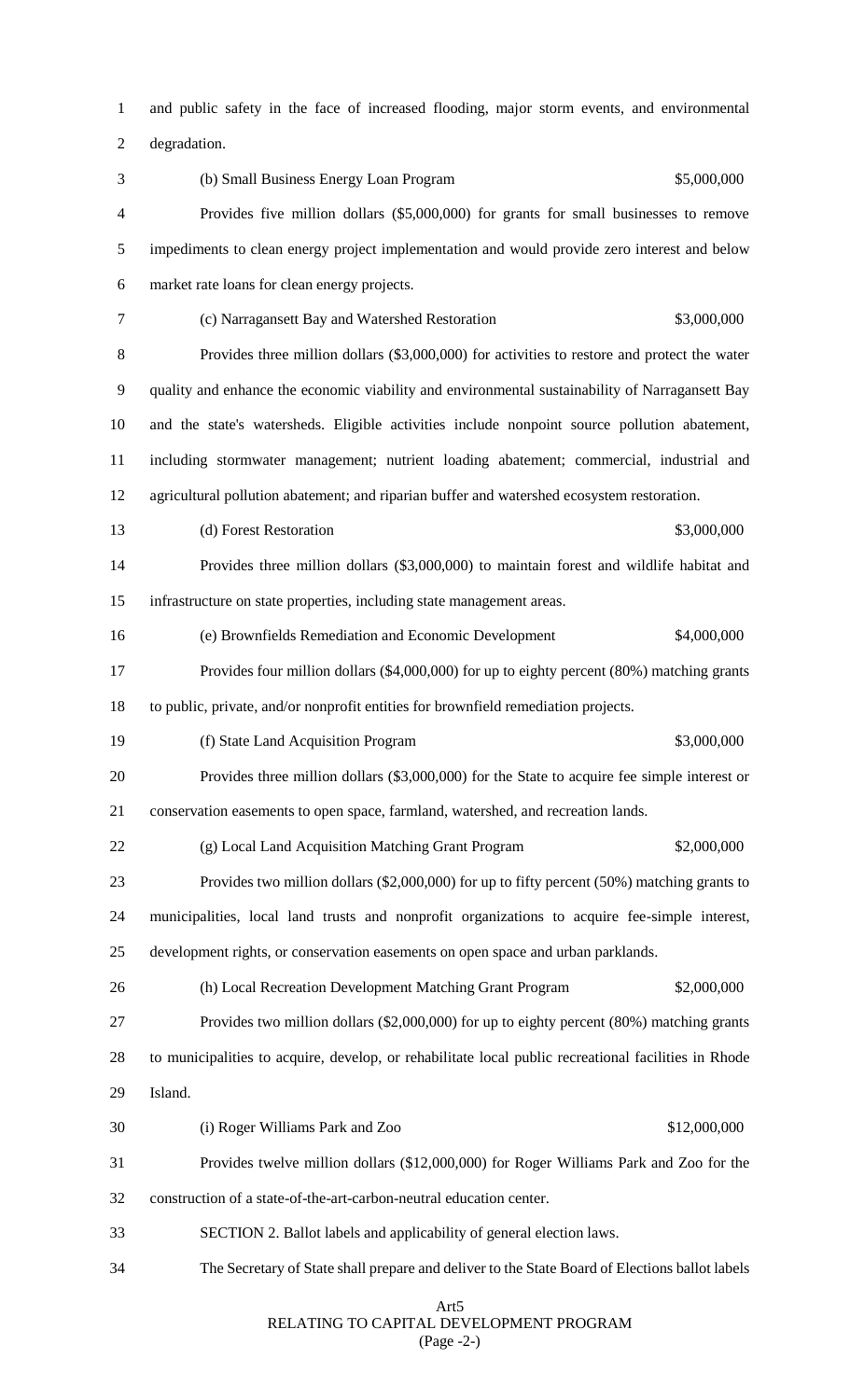for each of the projects provided for in Section 1 hereof with the designations "approve" or "reject" provided next to the description of each such project to enable voters to approve or reject each such proposition. The general election laws, so far as consistent herewith, shall apply to this proposition. SECTION 3. Approval of projects by people.

 If a majority of the People voting on the proposition in Section 1 hereof shall vote to approve any project stated therein, said project shall be deemed to be approved by the People. The authority to issue bonds, refunding bonds and/or temporary notes of the State shall be limited to the aggregate amount for all such projects as set forth in the proposition, which has been approved by the People.

SECTION 4. Bonds for capital development program.

 The General Treasurer is hereby authorized and empowered, with the approval of the Governor, and in accordance with the provisions of this act to issue capital development bonds in serial form, in the name of and on behalf of the State of Rhode Island, in amounts as may be specified by the Governor in an aggregate principal amount not to exceed the total amount for all projects approved by the People and designated as "capital development loan of 2022 bonds." Provided, however, that the aggregate principal amount of such capital development bonds and of any temporary notes outstanding at any one time issued in anticipation thereof pursuant to Section 7 hereof shall not exceed the total amount for all such projects approved by the People. All provisions in this act relating to "bonds" shall also be deemed to apply to "refunding bonds."

 Capital development bonds issued under this act shall be in denominations of one thousand dollars (\$1,000) each, or multiples thereof, and shall be payable in any coin or currency of the United States which at the time of payment shall be legal tender for public and private debts. These capital development bonds shall bear such date or dates, mature at specified time or times, but not mature beyond the end of the twentieth State fiscal year following the fiscal year in which they are issued; bear interest payable semi-annually at a specified rate or different or varying rates: be payable at designated time or times at specified place or places; be subject to express terms of redemption or recall, with or without premium; be in a form, with or without interest coupons attached; carry such registration, conversion, reconversion, transfer, debt retirement, acceleration and other provisions as may be fixed by the General Treasurer, with the approval by the Governor, upon each issue of such capital development bonds at the time of each issue. Whenever the Governor shall approve the issuance of such capital development bonds, the Governor's approval shall be certified to the Secretary of State; the bonds shall be signed by the General Treasurer and countersigned by Secretary of State and shall bear the seal of the State. The signature approval of the Governor shall be endorsed on each bond.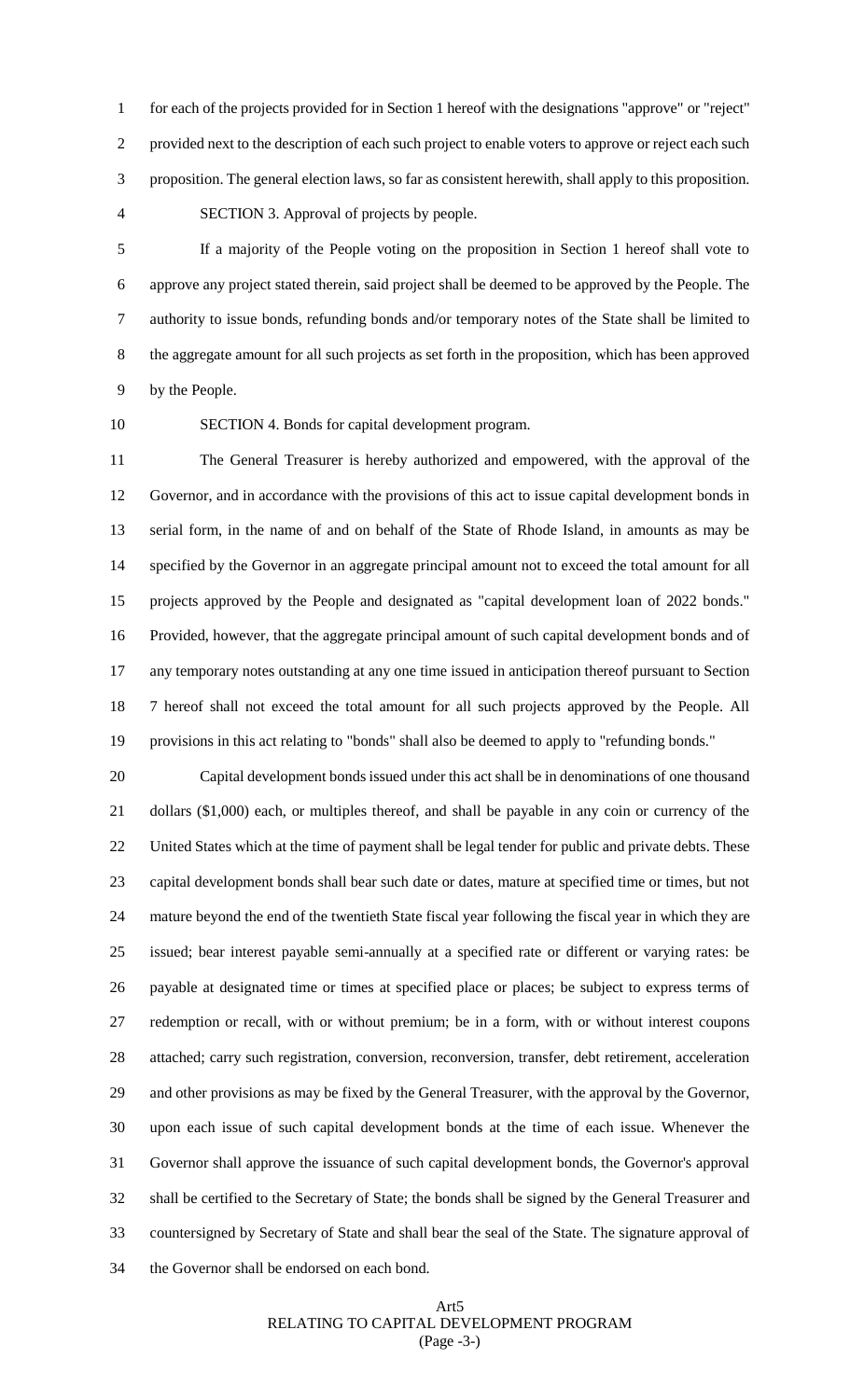SECTION 5. Refunding bonds for 2022 capital development program.

 The General Treasurer is hereby authorized and empowered, with the approval of the Governor, and in accordance with the provisions of this act, to issue bonds to refund the 2022 capital development program bonds, in the name of and on behalf of the state, in amounts as may be specified by the Governor in an aggregate principal amount not to exceed the total amount approved by the People, to be designated as "capital development program loan of 2022 refunding bonds" (hereinafter "Refunding Bonds").

 The General Treasurer with the approval of the Governor shall fix the terms and form of any Refunding Bonds issued under this act in the same manner as the capital development bonds issued under this act, except that the Refunding Bonds may not mature more than twenty (20) years from the date of original issue of the capital development bonds being refunded.

 The proceeds of the Refunding Bonds, exclusive of any premium and accrual interest and net the underwriters' cost, and cost of bond issuance, shall, upon their receipt, be paid by the General Treasurer immediately to the paying agent for the capital development bonds which are to be called and prepaid. The paying agent shall hold the Refunding Bond proceeds in trust until they are applied to prepay the capital development bonds. While such proceeds are held in trust, the proceeds may be invested for the benefit of the State in obligations of the United States of America or the State of Rhode Island.

 If the General Treasurer shall deposit with the paying agent for the capital development bonds the proceeds of the Refunding Bonds, or proceeds from other sources, amounts that, when invested in obligations of the United States or the State of Rhode Island, are sufficient to pay all principal, interest, and premium, if any, on the capital development bonds until these bonds are called for prepayment, then such capital development bonds shall not be considered debts of the State of Rhode Island for any purpose starting from the date of deposit of such monies with the paying agent. The Refunding Bonds shall continue to be a debt of the State until paid.

 The term "bond" shall include "note," and the term "refunding bonds" shall include "refunding notes" when used in this act.

SECTION 6. Proceeds of capital development program.

 The General Treasurer is directed to deposit the proceeds from the sale of capital development bonds issued under this act, exclusive of premiums and accrued interest and net the underwriters' cost, and cost of bond issuance, in one or more of the depositories in which the funds of the State may be lawfully kept in special accounts (hereinafter cumulatively referred to as "such capital development bond fund") appropriately designated for each of the projects set forth in Section 1 hereof which shall have been approved by the People to be used for the purpose of paying

### Art5 RELATING TO CAPITAL DEVELOPMENT PROGRAM (Page -4-)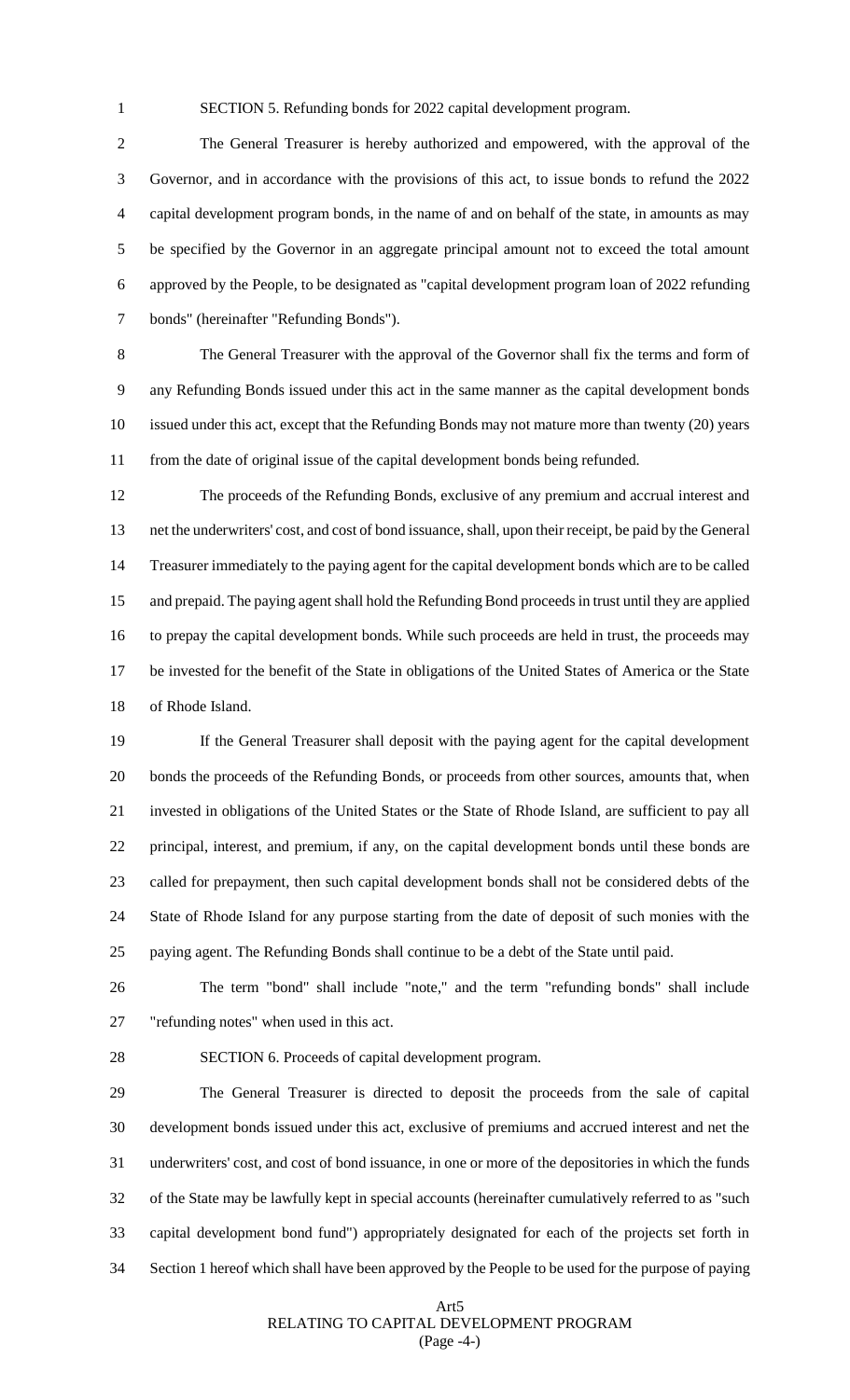the cost of all such projects so approved.

 All monies in the capital development bond fund shall be expended for the purposes specified in the proposition provided for in Section 1 hereof under the direction and supervision of the Director of Administration (hereinafter referred to as "Director"). The Director or his or her designee shall be vested with all power and authority necessary or incidental to the purposes of this act, including but not limited to, the following authority: (a) to acquire land or other real property or any interest, estate or right therein as may be necessary or advantageous to accomplish the purposes of this act; (b) to direct payment for the preparation of any reports, plans and specifications, and relocation expenses and other costs such as for furnishings, equipment designing, inspecting and engineering, required in connection with the implementation of any projects set forth in Section 1 hereof; (c) to direct payment for the costs of construction, rehabilitation, enlargement, provision of service utilities, and razing of facilities, and other improvements to land in connection with the implementation of any projects set forth in Section 1 hereof; and (d) to direct payment for the cost of equipment, supplies, devices, materials and labor for repair, renovation or conversion of systems and structures as necessary for the 2022 capital development program bonds or notes hereunder from the proceeds thereof. No funds shall be expended in excess of the amount of the capital development bond fund designated for each project authorized in Section 1 hereof. With respect to the bonds and temporary notes described in Section 19 1, the proceeds shall be used for the following purposes:

 Question 1, relating to bonds in the amount of one hundred million dollars (\$100,000,000) to fund repairs and construct new facilities on the University of Rhode Island's Narragansett Bay Campus in support of the educational and research needs for the marine disciplines.

 Question 2, relating to bonds in the amount of two hundred fifty million dollars (\$250,000,000) to provide funding for the construction, renovation, and rehabilitation of the state's 25 public schools pursuant to  $\S$  45-38.2-4 (f).

 Question 3, relating to bonds in the amount of fifty million dollars (\$50,000,000) for environmental and recreational purposes, to be allocated as follows:

28 (a) Municipal Resiliency **316,000,000** 

 Provides sixteen million dollars (\$16,000,000) for up to seventy-five percent (75%) matching grants to municipalities for restoring and/or improving resiliency of infrastructure, vulnerable coastal habitats, and restoring rivers and stream floodplains. These funds are expected to leverage significant matching funds to support local programs to improve community resiliency and public safety in the face of increased flooding, major storm events, and environmental degradation.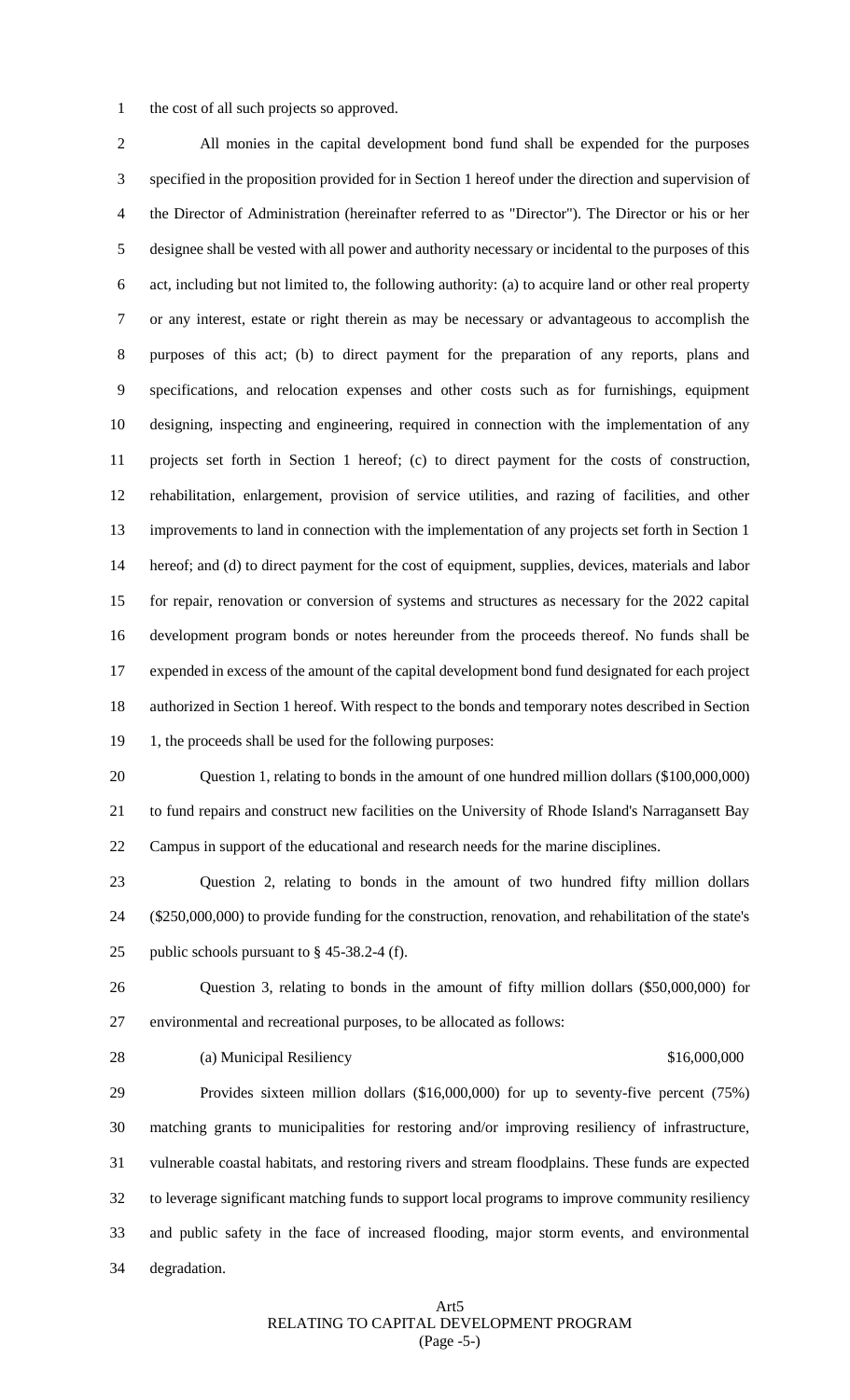| $\mathbf{1}$   | (b) Small Business Energy Loan Program<br>\$5,000,000                                                |
|----------------|------------------------------------------------------------------------------------------------------|
| $\overline{2}$ | Provides five million dollars (\$5,000,000) for grants for small businesses to remove                |
| 3              | impediments to clean energy project implementation and would provide zero interest and below         |
| 4              | market rate loans for clean energy projects.                                                         |
| 5              | \$3,000,000<br>(c) Narragansett Bay and Watershed Restoration                                        |
| 6              | Provides three million dollars (\$3,000,000) for activities to restore and protect the water         |
| 7              | quality and enhance the economic viability and environmental sustainability of Narragansett Bay      |
| 8              | and the state's watersheds. Eligible activities include nonpoint source pollution abatement,         |
| 9              | including stormwater management; nutrient loading abatement; commercial, industrial and              |
| 10             | agricultural pollution abatement; and riparian buffer and watershed ecosystem restoration.           |
| 11             | \$3,000,000<br>(d) Forest Restoration                                                                |
| 12             | Provides three million dollars (\$3,000,000) to maintain forest and wildlife habitat and             |
| 13             | infrastructure on state properties, including state management areas.                                |
| 14             | (e) Brownfields Remediation and Economic Development<br>\$4,000,000                                  |
| 15             | Provides four million dollars (\$4,000,000) for up to eighty percent (80%) matching grants           |
| 16             | to public, private, and/or nonprofit entities for brownfield remediation projects.                   |
| 17             | \$3,000,000<br>(f) State Land Acquisition Program                                                    |
| 18             | Provides three million dollars (\$3,000,000) for the State to acquire fee simple interest or         |
| 19             | conservation easements to open space, farmland, watershed, and recreation lands.                     |
| 20             | \$2,000,000<br>(g) Local Land Acquisition Matching Grant Program                                     |
| 21             | Provides two million dollars $(\$2,000,000)$ for up to fifty percent $(50%)$ matching grants to      |
| 22             | municipalities, local land trusts and nonprofit organizations to acquire fee-simple interest,        |
| 23             | development rights, or conservation easements on open space and urban parklands.                     |
| 24             | \$2,000,000<br>(h) Local Recreation Development Matching Grant Program                               |
| 25             | Provides two million dollars (\$2,000,000) for up to eighty percent (80%) matching grants            |
| 26             | to municipalities to acquire, develop, or rehabilitate local public recreational facilities in Rhode |
| 27             | Island.                                                                                              |
| 28             | \$12,000,000<br>(i) Roger Williams Park and Zoo                                                      |
| 29             | Provides twelve million dollars (\$12,000,000) for Roger Williams Park and Zoo for the               |
| 30             | construction of a state-of-the-art-carbon-neutral education center.                                  |
| 31             | SECTION 7. Sale of bonds and notes.                                                                  |
| 32             | Any bonds or notes issued under the authority of this act shall be sold at not less than the         |
| 33             | principal amount thereof, in such mode and on such terms and conditions as the General Treasurer,    |
| 34             | with the approval of the Governor, shall deem to be in the best interests of the State.              |
|                |                                                                                                      |

#### Art5 RELATING TO CAPITAL DEVELOPMENT PROGRAM (Page -6-)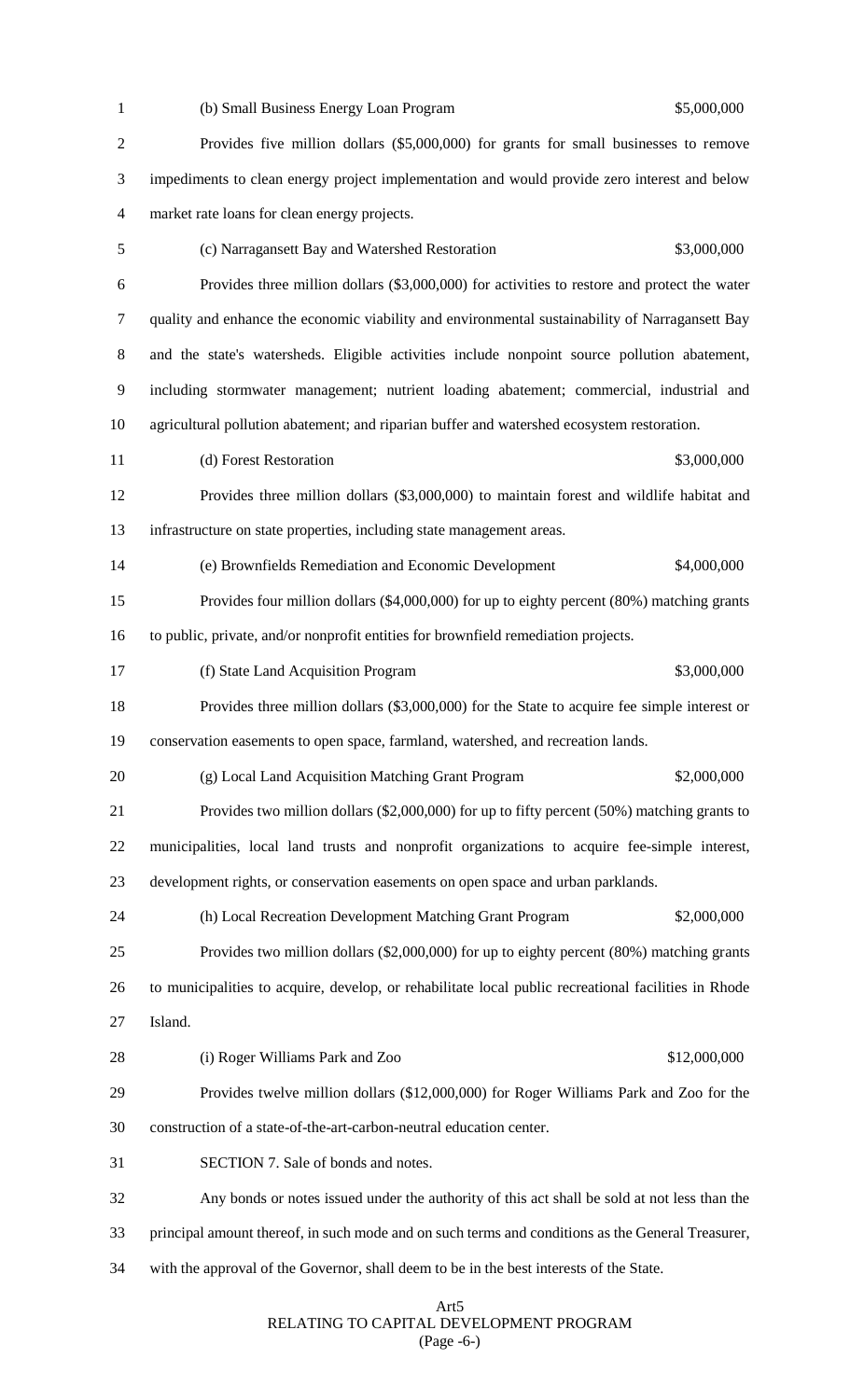Any premiums and accrued interest, net of the cost of bond issuance and underwriter's discount, which may be received on the sale of the capital development bonds or notes shall become part of the Rhode Island Capital Plan Fund of the State, unless directed by federal law or regulation to be used for some other purpose.

 In the event that the amount received from the sale of the capital development bonds or notes exceeds the amount necessary for the purposes stated in Section 6 hereof, the surplus may be used to the extent possible to retire the bonds as the same may become due, to redeem them in accordance with the terms thereof or otherwise to purchase them as the General Treasurer, with the approval of the Governor, shall deem to be in the best interests of the state.

 Any bonds or notes issued under the provisions of this act and coupons on any capital development bonds, if properly executed by the manual or electronic signatures of officers of the State in office on the date of execution, shall be valid and binding according to their tenor, notwithstanding that before the delivery thereof and payment therefor, any or all such officers shall for any reason have ceased to hold office.

SECTION 8. Bonds and notes to be tax exempt and general obligations of the State.

 All bonds and notes issued under the authority of this act shall be exempt from taxation in the State and shall be general obligations of the State, and the full faith and credit of the State is hereby pledged for the due payment of the principal and interest on each of such bonds and notes as the same shall become due.

SECTION 9. Investment of moneys in fund.

 All monies in the capital development fund not immediately required for payment pursuant to the provisions of this act may be invested by the investment commission, as established by Chapter 10 of Title 35, entitled "State Investment Commission," pursuant to the provisions of such chapter; provided, however, that the securities in which the capital development fund is invested shall remain a part of the capital development fund until exchanged for other securities; and provided further, that the income from investments of the capital development fund shall become a part of the general fund of the State and shall be applied to the payment of debt service charges of the State, unless directed by federal law or regulation to be used for some other purpose, or to the extent necessary, to rebate to the United States treasury any income from investments (including gains from the disposition of investments) of proceeds of bonds or notes to the extent deemed necessary to exempt (in whole or in part) the interest paid on such bonds or notes from federal income taxation.

SECTION 10. Appropriation.

To the extent the debt service on these bonds is not otherwise provided, a sum sufficient to

#### Art5 RELATING TO CAPITAL DEVELOPMENT PROGRAM (Page -7-)